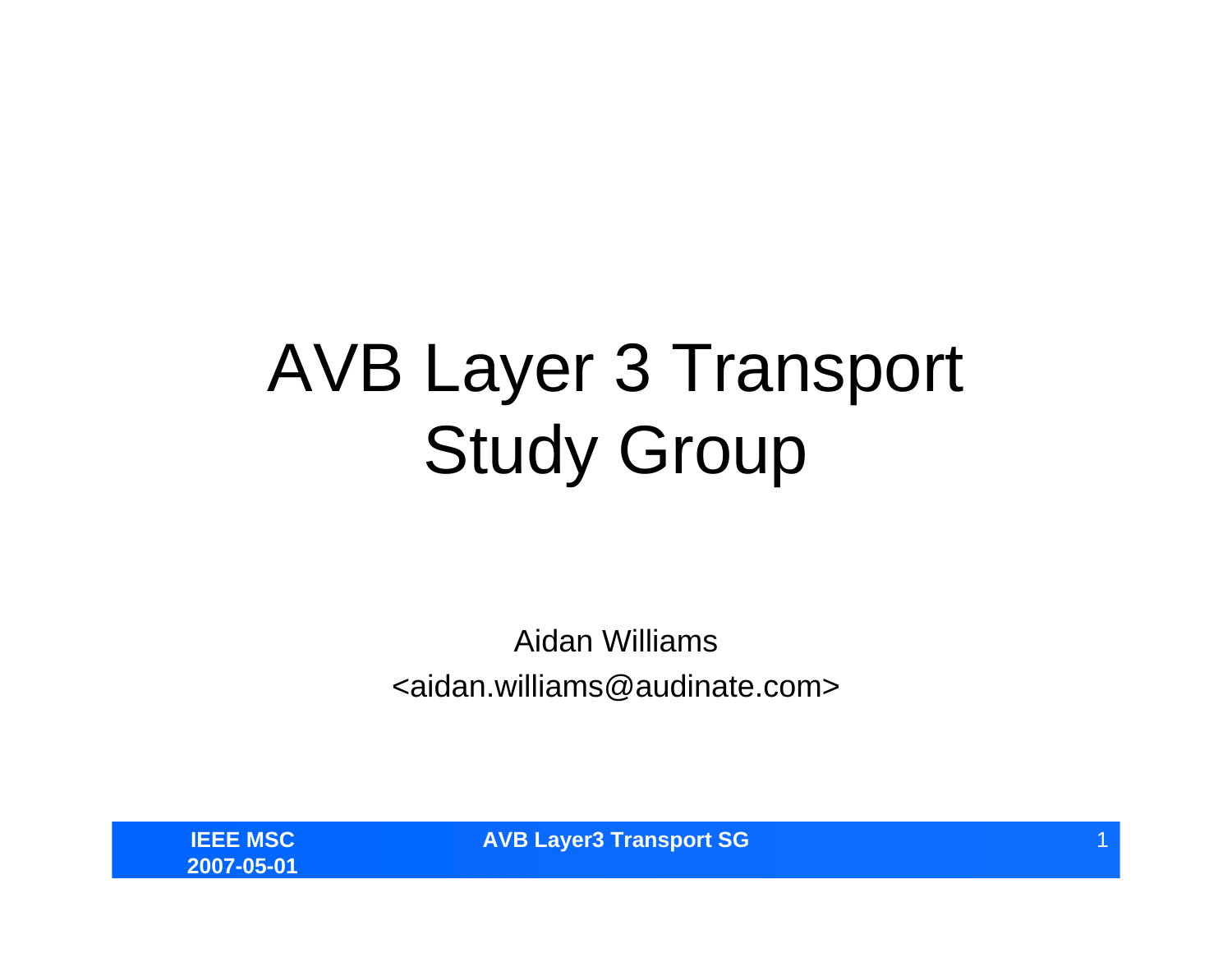## Agenda

- Administrivia
- Goal
- Requirements
- Next Steps

**AVB Layer3 Transport SG** 22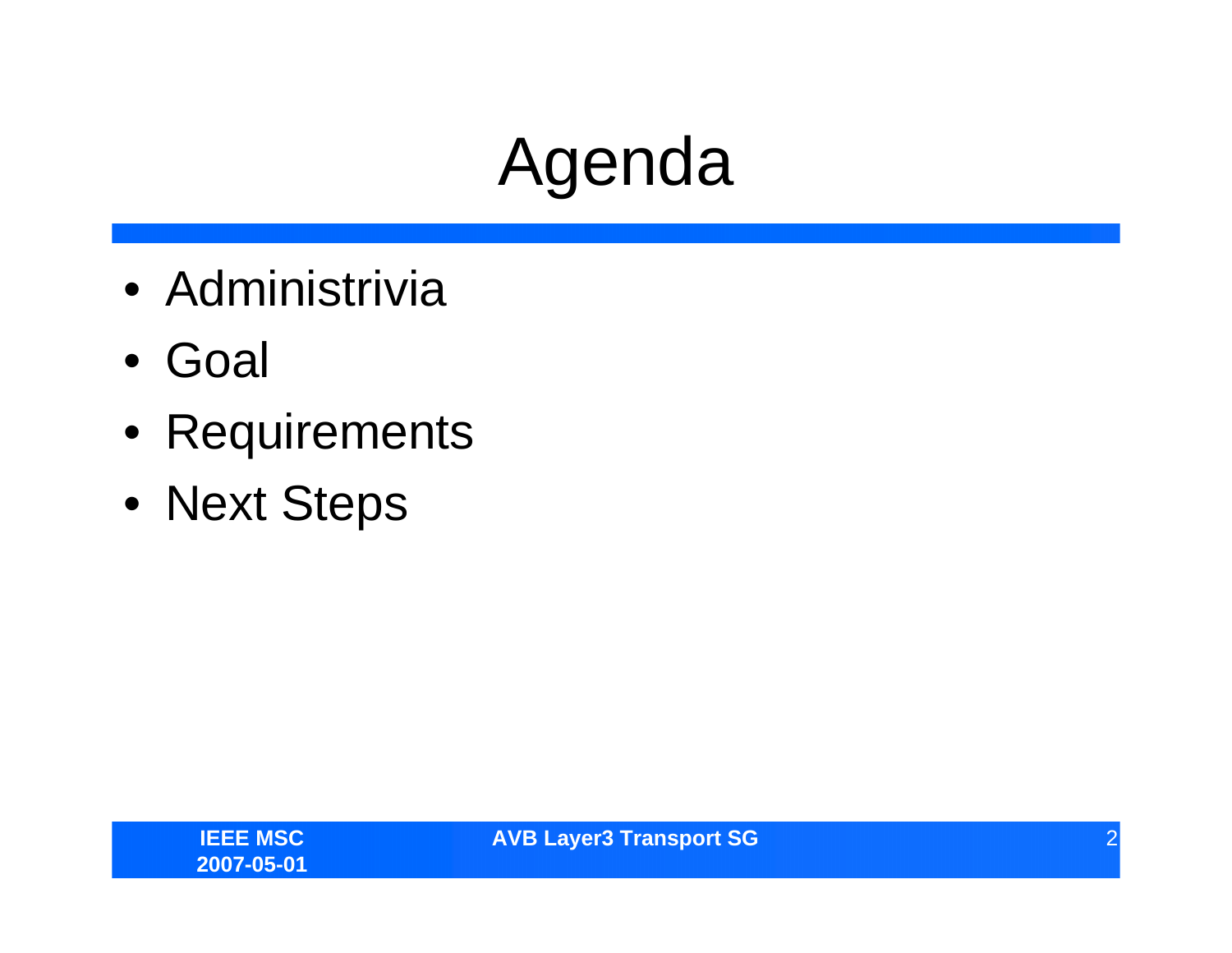### *IEEE-SA Standards Board Bylaws* on Patents in Standards

#### **6. Patents**

IEEE standards may include the known use of essential patents and patent applications provided the IEEE receives assurance from the patent holder or applicant with respect to patents whose infringement is, or in the case of patent applications, potential future infringement the applicant asserts will be, unavoidable in a compliant implementation of either mandatory or optional portions of the standard [essential patents]. This assurance shall be provided without coercion. The patent holder or applicant should provide this assurance as soon as reasonably feasible in the standards development process. This assurance shall be provided no later than the approval of the standard (or reaffirmation when a patent or patent application becomes known after initial approval of the standard). This assurance shall be either:

a) A general disclaimer to the effect that the patentee will not enforce any of its present or future patent(s) whose use would be required to implement either mandatory or optional portions of the proposed IEEE standard against any person or entity complying with the standard; or

b) A statement that a license for such implementation will be made available without compensation or under reasonable rates, with reasonable terms and conditions that are demonstrably free of any unfair discrimination.

This assurance is irrevocable once submitted and accepted and shall apply, at a minimum, from the date of the standard's approval to the date of the standard's withdrawal.

| <b>IEEE MSC</b> | <b>AVB Layer3 Transport SG</b> |  |
|-----------------|--------------------------------|--|
| 2007-05-01      |                                |  |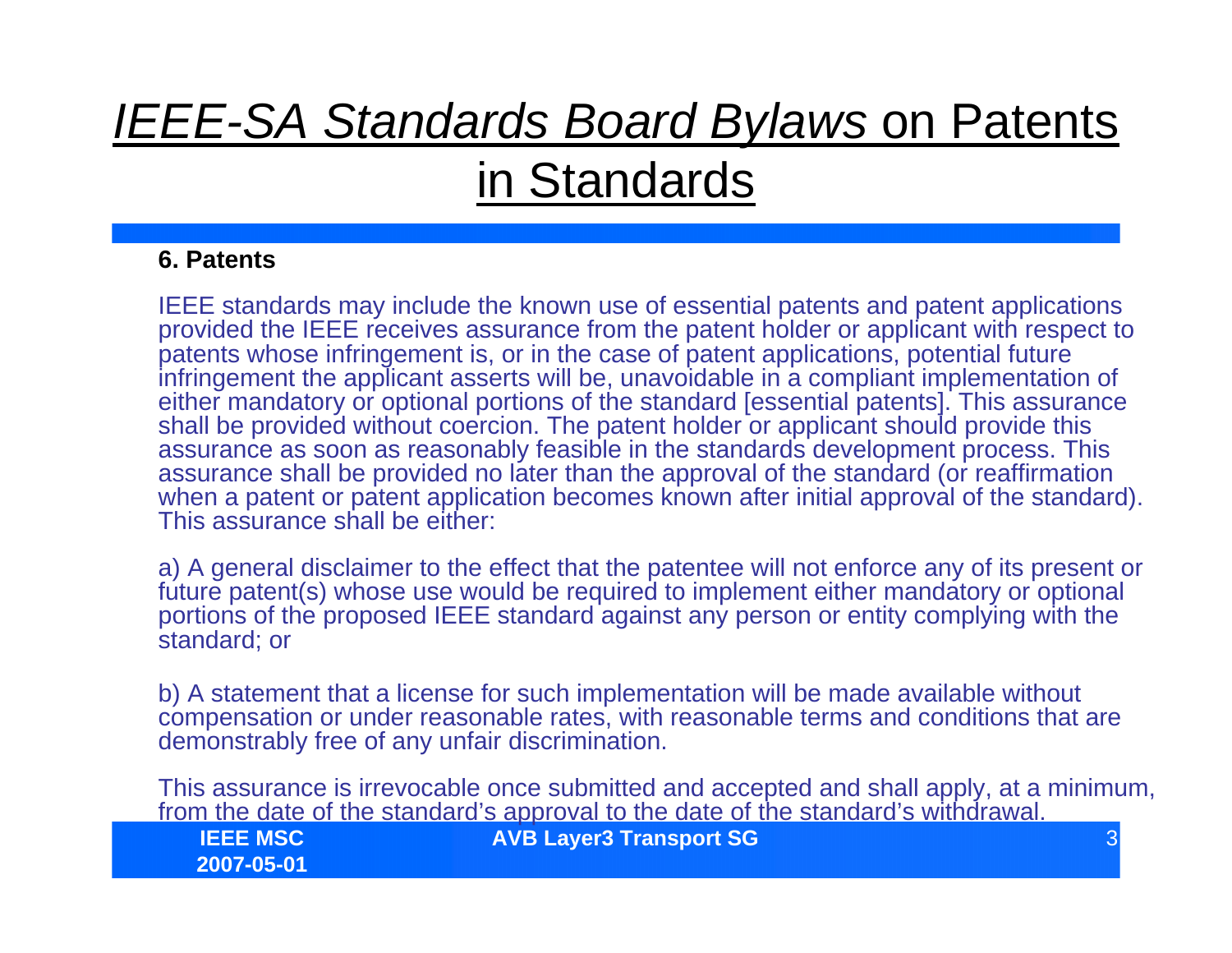## Inappropriate Topics for IEEE WG **Meetings**

- •Don't discuss the validity/essentiality of patents/patent claims
- Don't discuss the cost of specific patent use
- Don't discuss licensing terms or conditions
- Don't discuss product pricing, territorial restrictions, or market share
- Don't discuss ongoing litigation or threatened litigation
- Don't be silent if inappropriate topics are discussed… do formally object.

**If you have questions, contact the IEEE-SA Standards Board Patent Committee Administrator at patcom@ieee.org or visit http://standards.ieee.org/board/pat/index.html** 

| <b>IEEE MSC</b><br>2007-05-01 | <b>AVB Layer3 Transport SG</b> |  |
|-------------------------------|--------------------------------|--|
|                               |                                |  |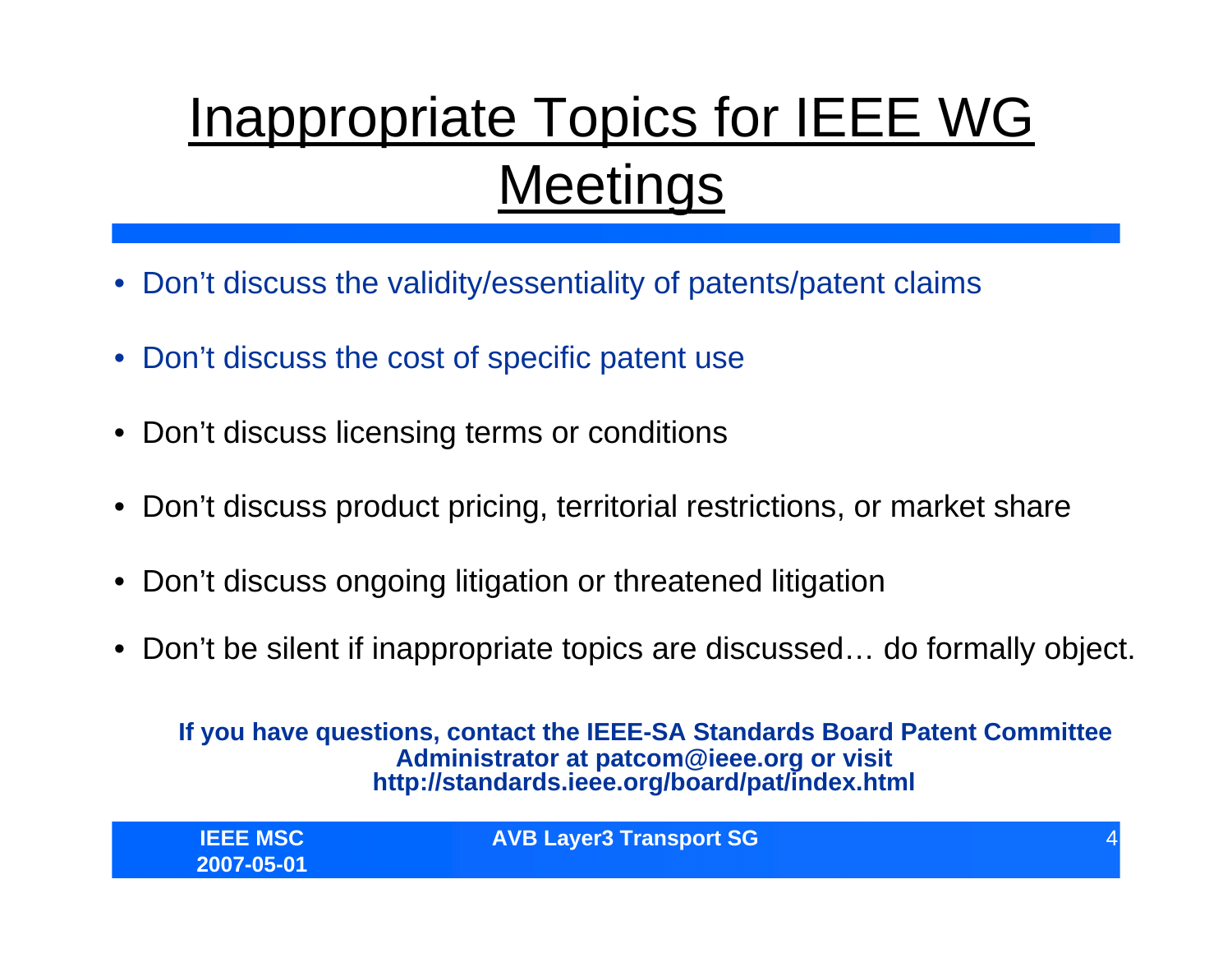# AVB L3 SG Goal

- Define the AVB/RTP relationship for the base RFC3550 transport protocol:
	- RTP Data Transfer Protocol
	- RTP Control Protocol RTCP
- Focus on the AVB/RTP interaction
	- As per the layering discussion on the reflector
- Non-goal:
	- –Control/signaling
	- –RTSP, SIP, etc...

**AVB Layer3 Transport SG** 5 **5**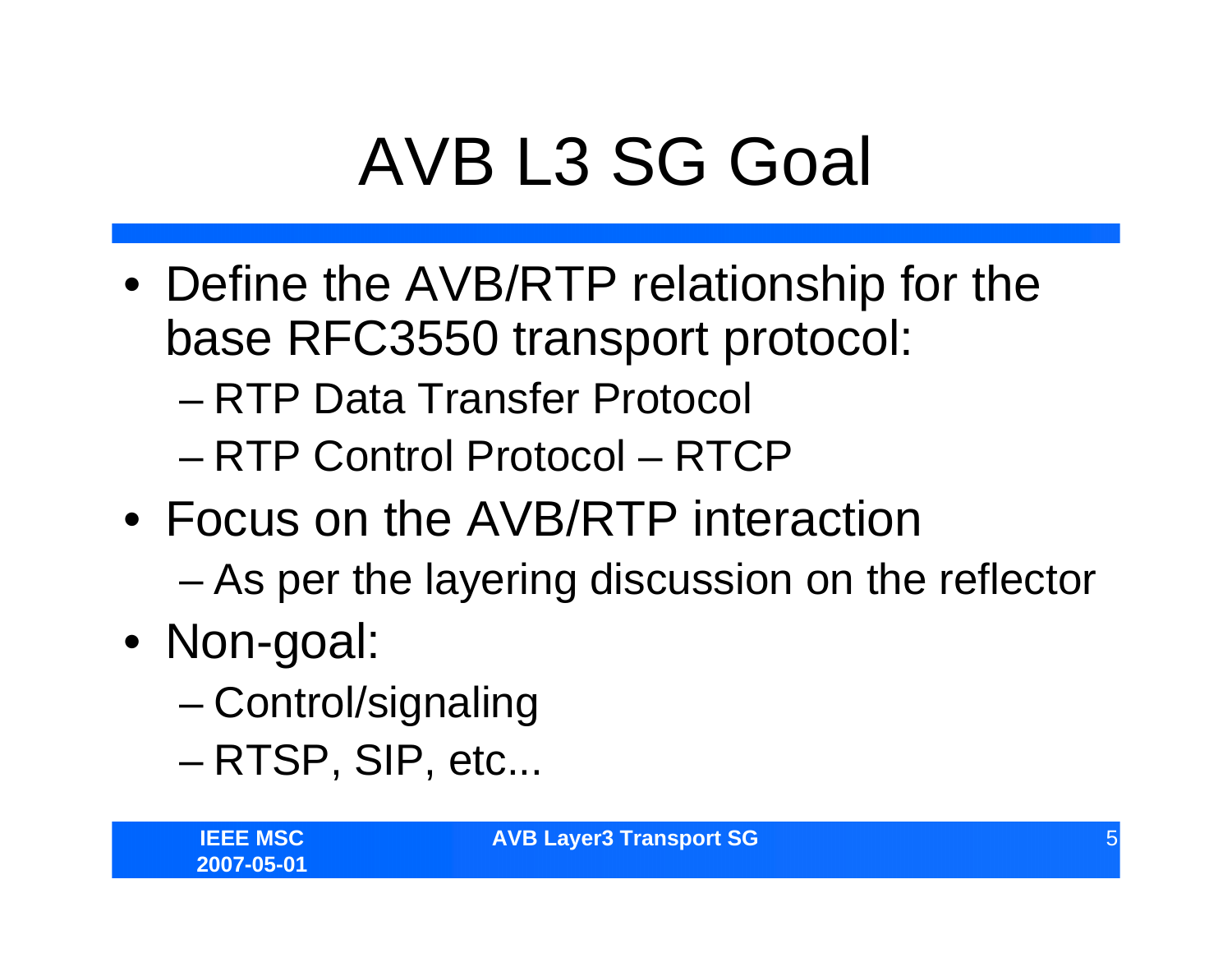## **Requirements**

- Support the various sync scenarios being identified
- Specify a common mechanism that can be used with the wide variety of existing RTP payload formats